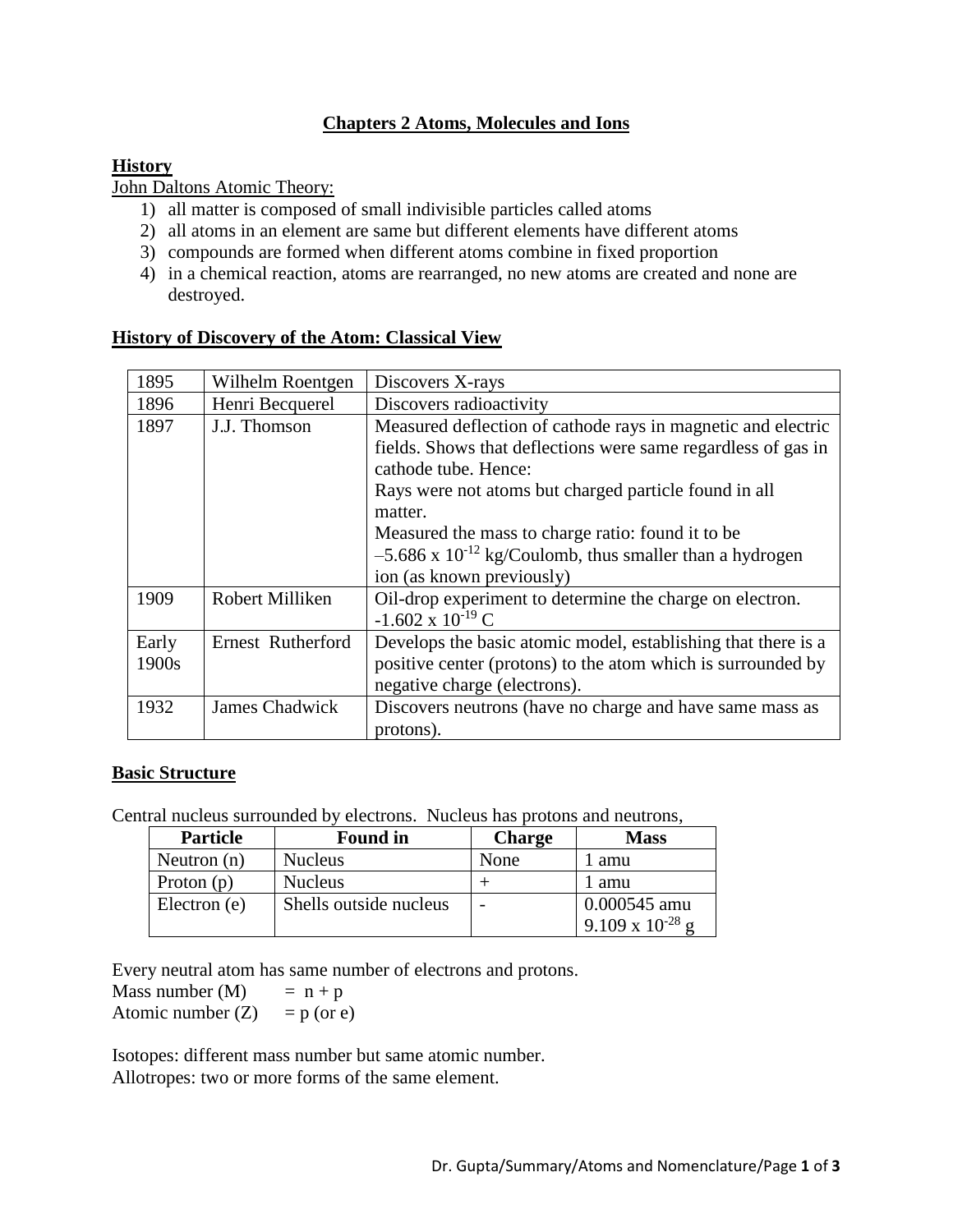## **History of the Periodic Table (PT)**

1830 – 55 elements were known.

1869 – Dimitri Mendeleev, constructed the first what is now called Periodic Table Initially PT was arranged by mass number. Most elements that came in a column had similar properties, however some did not. He moved those elements out of sequence to fit the trend. Then PT was arranged according to atomic number.

## **Modern PT – Glenn Seaborg improved the old PT after he discovered majority of the lanthanide elements.**

## **Molecules and Ionic Compounds**

Ionic compounds – have cations (+) from metals, and anions (-) from non metals. Covalent compounds/molecules – are made from non metals. Binary compound – has two different elements in a compound. Atomic ions – atoms that have lost or gained electrons Polyatomic ions – are also compounds that are electrically positive or negative.

# **Naming/Nomenclature**

**Ionic Compounds:** Made from cations (from metals) and anions (from non metals). Cations – positively charged, formed from metals (main group and transition metals). Main group metals have a consistent charge (valency).

Transition metals can have more than one kind of cations. Have to write 2+ as roman numerals (II) or 3+ as (III) i.e. use roman numerals to show the charge of transition metals. Roman numerals have to be in parenthesis. This is ONLY for transition metals. Anions – negatively charged, formed from non-metals.

Name metal as is and then the non-metal as "ide" (as in molecules above).

NaCl – sodium chloride

 $MgCl<sub>2</sub>$  – magnesium chloride (not magnesium dichloride!)

## **Covalent Compounds (Molecules):** made from non metals only.

1) Name first element followed by second element and end the second element name with "ide:

- e.g. HCl hydrogen chloride
	- NO nitrogen oxide

For polyatomic covalent molecules:

 $N_2O_4$  – dinitrogen tetraoxide

2) Most common non-metal "ides" – carbide, nitride, oxide, phosphide, sulfide, fluoride, chloride, bromide, iodide and hydride.

3) Prefixes –

1 –mono; 2- di; 3- tri; 4- tetra; 5- penta; 6- hexa; 7- hepta; 8- octa; 9- nona; 10 – deca. 4) Always write the number of atoms in a molecule as subscripts.

## **Diatomic Molecules:**

There are 7 diatomic molecules which are named as their element name, e.g.  $H_2$  (hydrogen),  $O_2$ ,  $N_2, F_2, Cl_2, Br_2, I_2.$